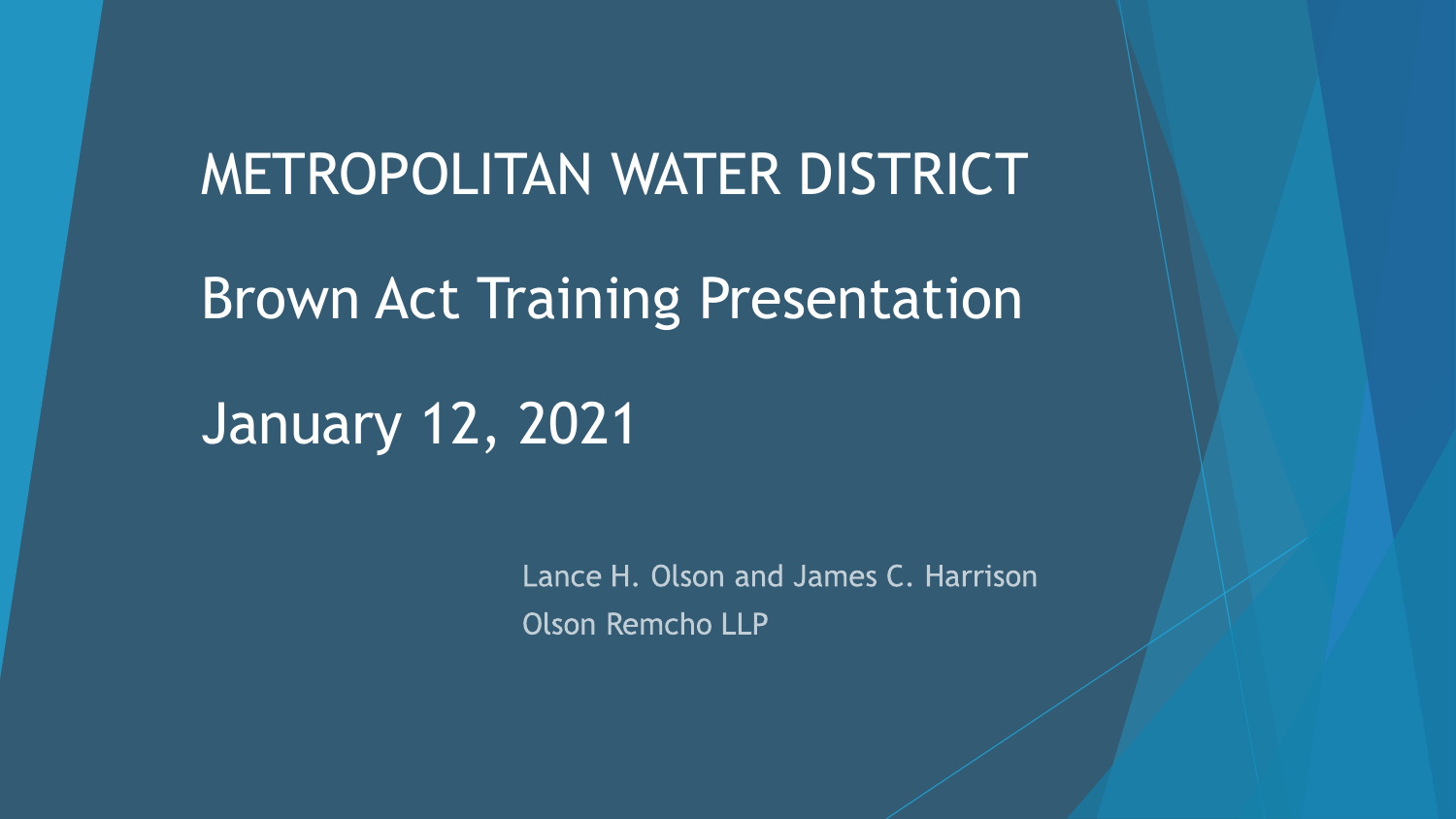#### Purpose of Brown Act

- ▶ Promote Government Transparency Broad right of access to meetings of public bodies; exceptions to right of access narrowly construed
- $\blacktriangleright$  Promote Public Participation Public notice of items to be considered, public access to materials, and right of public to participate in decision making
- $\blacktriangleright$  The courts rely heavily upon these purposes when interpreting the Brown Act and determining if violations have occurred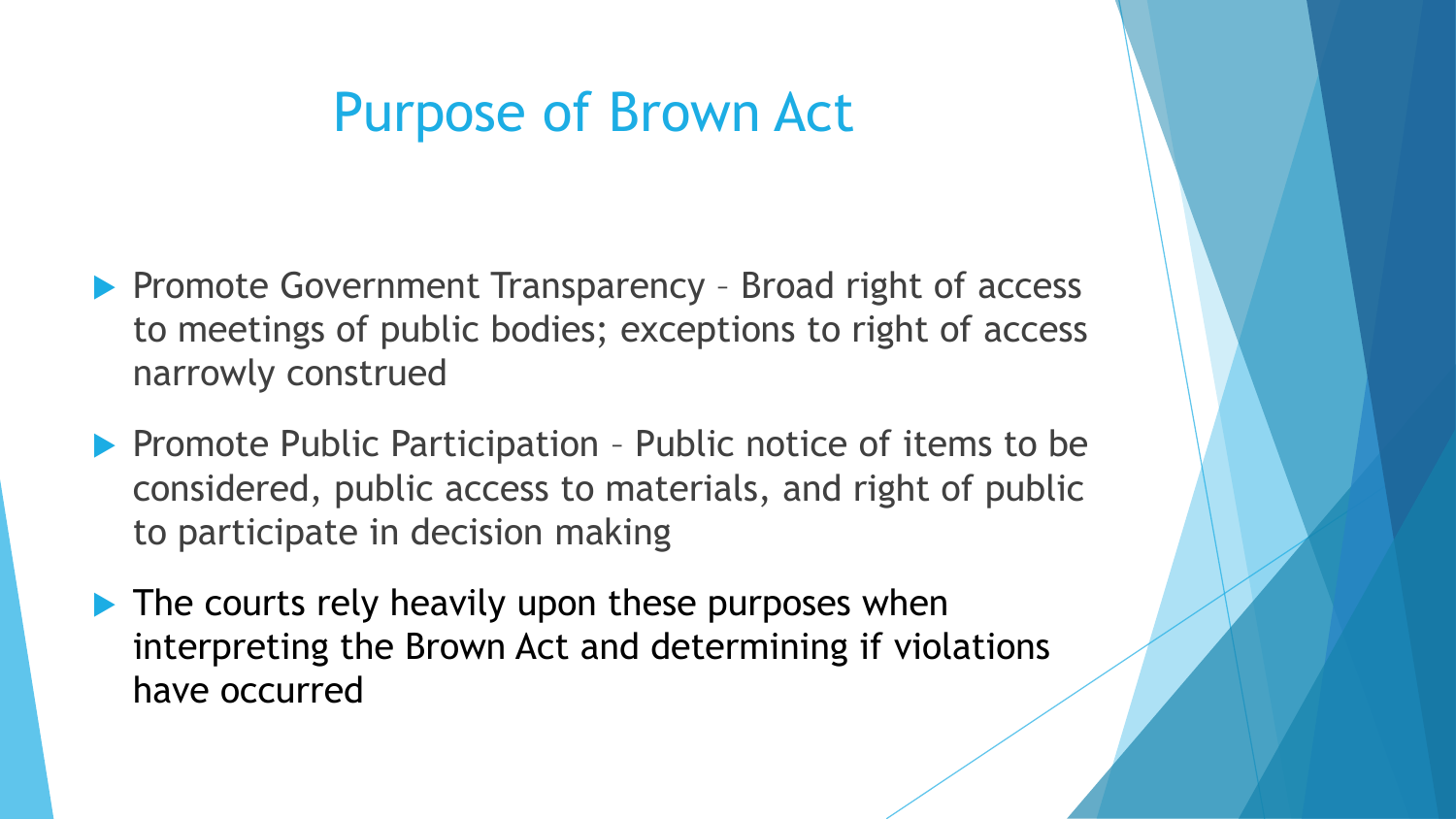# What Metropolitan Bodies are Covered by the Brown Act?

- ▶ Board of Directors covered
	- ▶ Ad Hoc Committees not covered
	- Regional Caucuses not covered
- Standing Committees covered
- ▶ Special Committees covered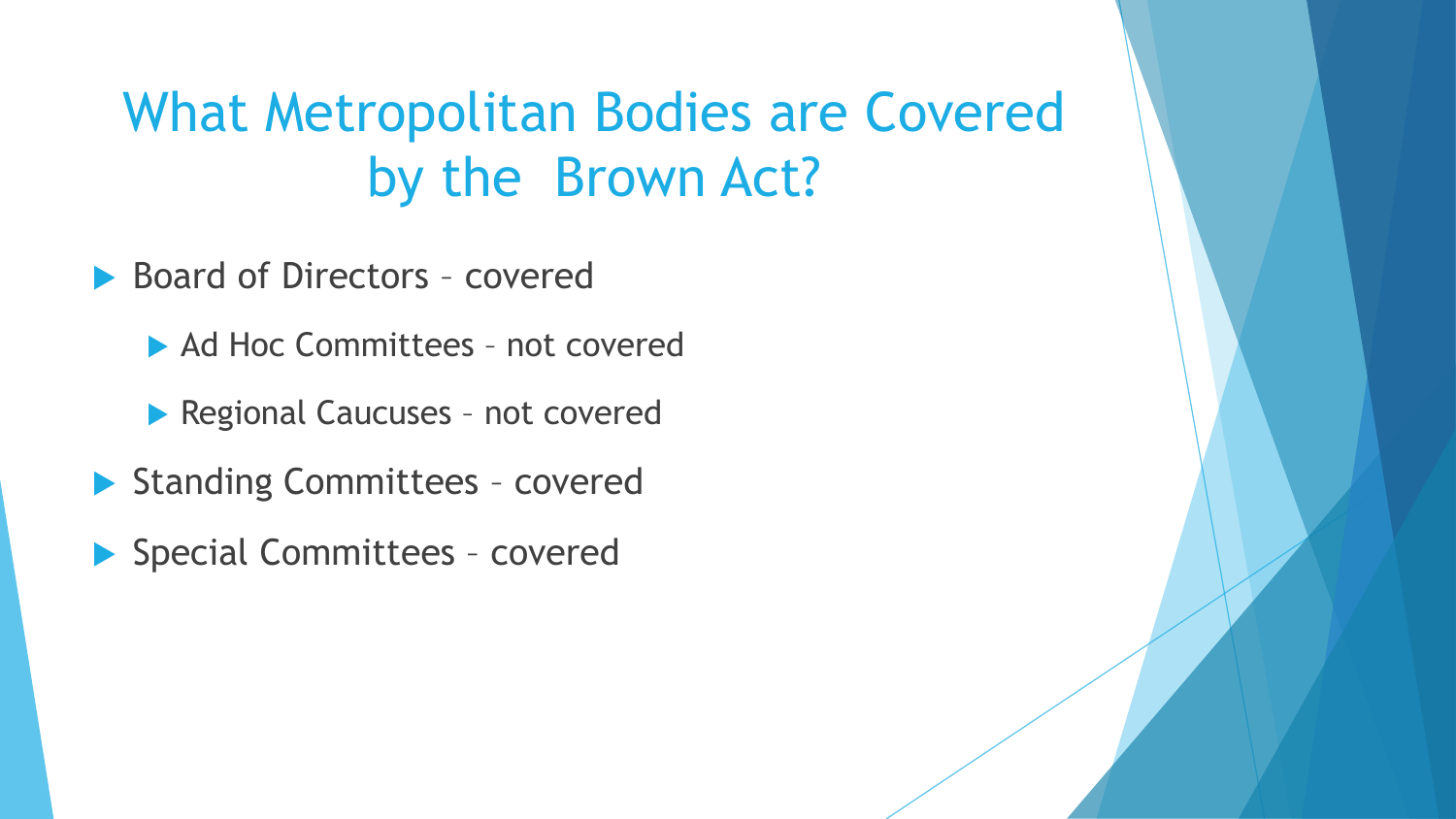# How Much Notice is Required for Public Meeting?

- Regular Meetings  $-72$  hours advance notice
- $\blacktriangleright$  Special Meetings  $-$  24 hours advance notice
- **Emergency Meetings**  $-1$  **hour notice to media**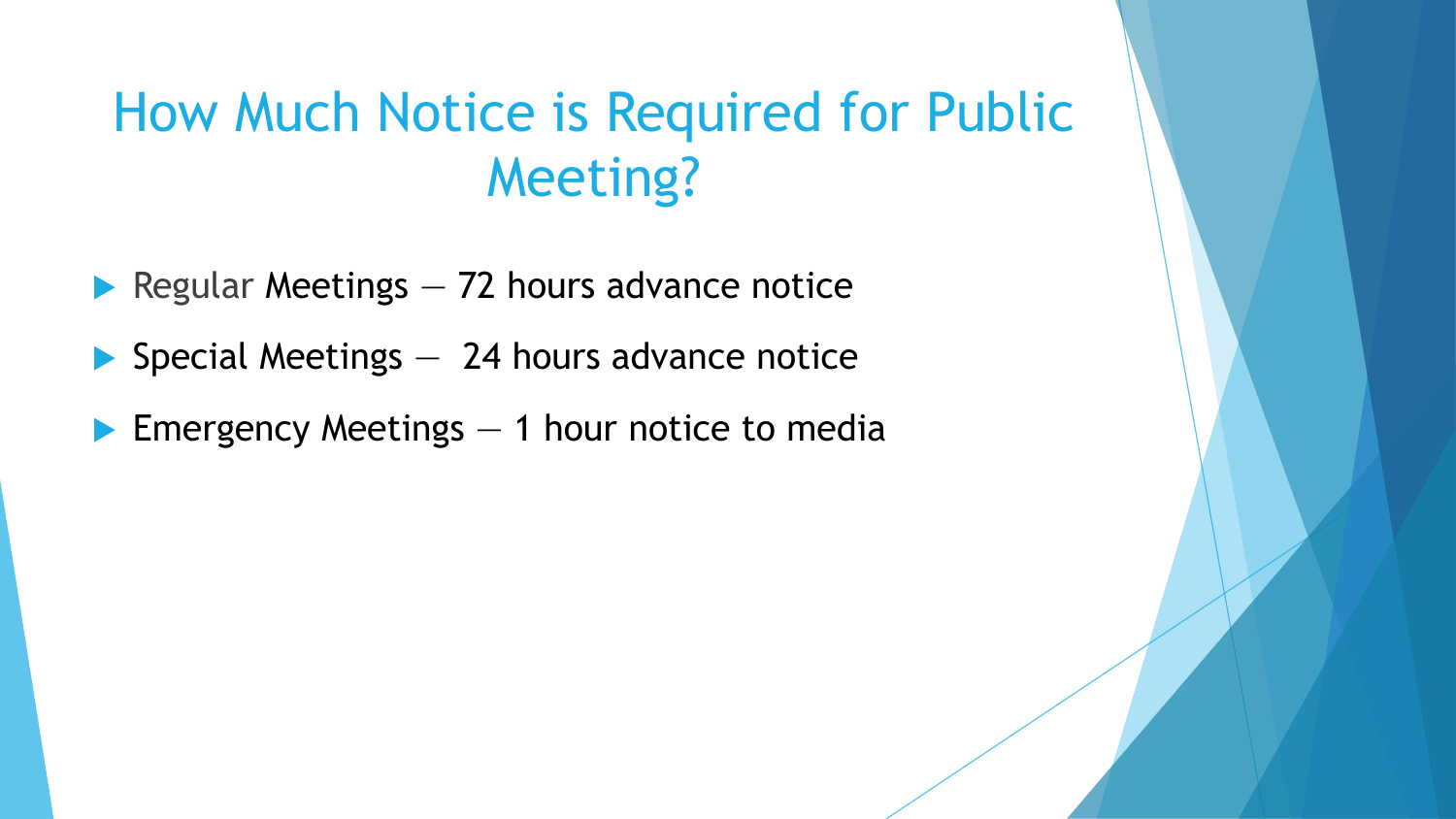### What Must the Meeting Agenda Include?

- **Must contain brief description of each item of business (20** word limit)
- $\blacktriangleright$  Must inform the public about the subject matter under consideration and cannot be misleading or incomplete
- Closed session notice requirements
	- Protect confidentiality of subject to be discussed
	- $\triangleright$  Still must provide public a general idea of topic
	- ▶ Safe harbor provisions in Brown Act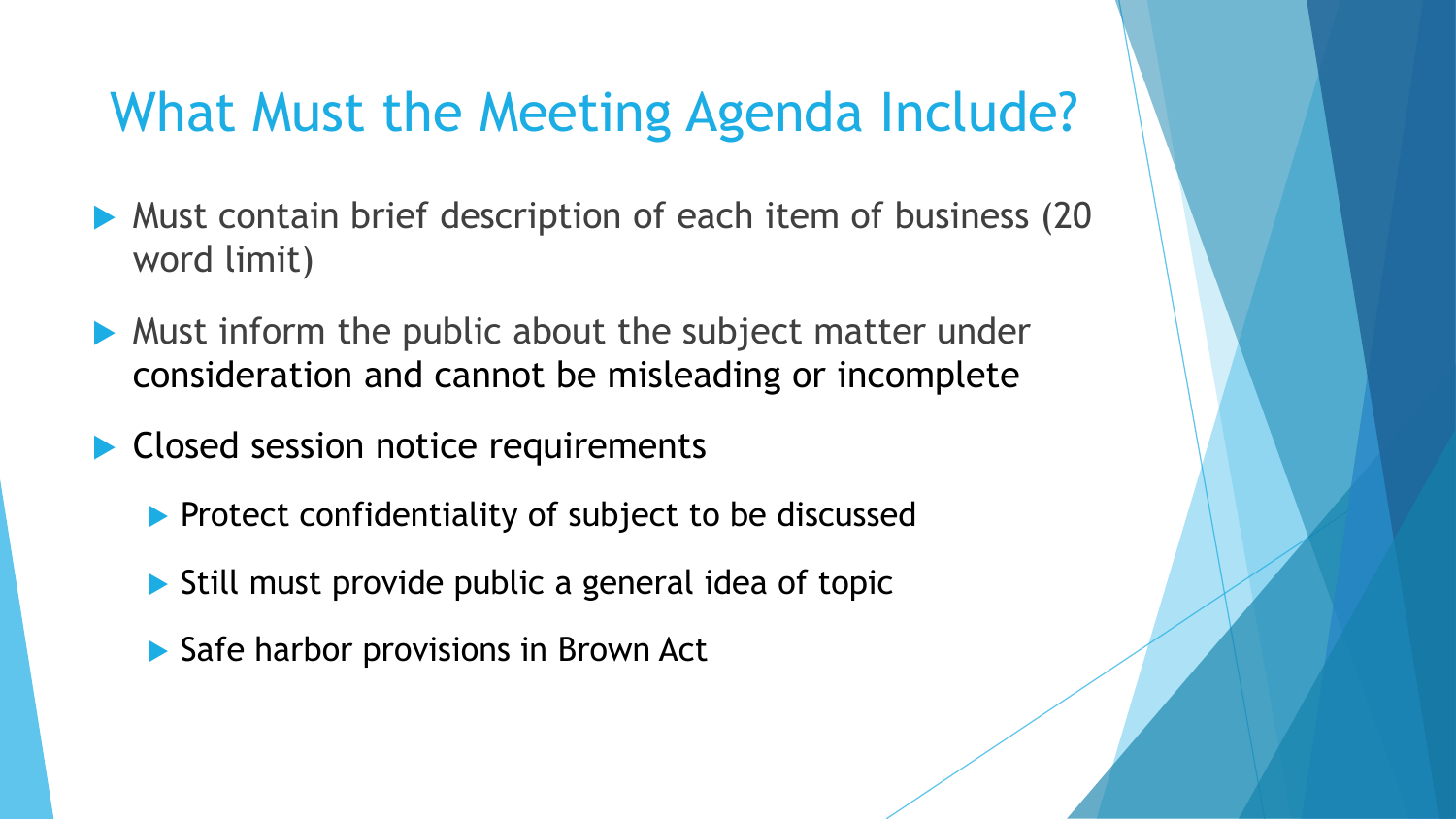### Exceptions to Notice Requirement

- Briefly respond to public comment or request clarification
- Request staff to report back at next meeting
- Report on member's own activities or make announcement
- Consider an item upon determination by a vote of two-thirds of the members (or unanimous vote if less than two-thirds are present) that there is a need to take immediate action and that the need for the action came to the agency's attention after agenda was posted
- ▶ Consider an item that was included on a prior board agenda for a meeting occurring not more than 5 days before the current meeting and that was continued at the prior meeting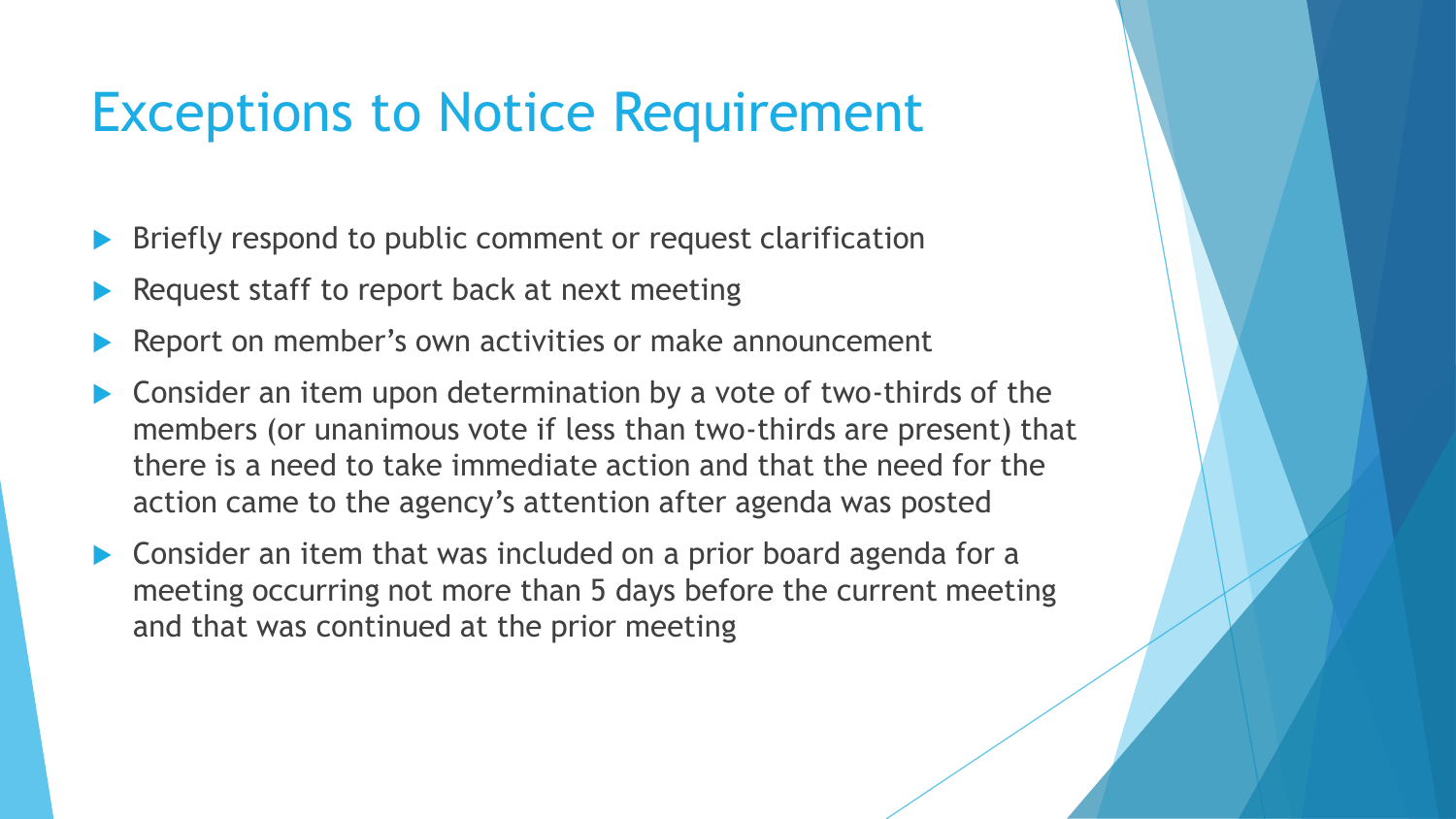#### What Constitutes a Meeting

- ▶ Congregation of a majority at same time and location
	- ▶ Board of Directors quorum defined as directors capable of voting a majority of the total number of voting shares
		- In theory, this can be less than a majority of the 38 members of the Board of Directors
		- Attorney General has made clear that one director from a member agency with multiple directors may vote all of the shares of that member agency in the absence of the other directors
	- ▶ Committees quorum defined as majority of members regardless of voting shares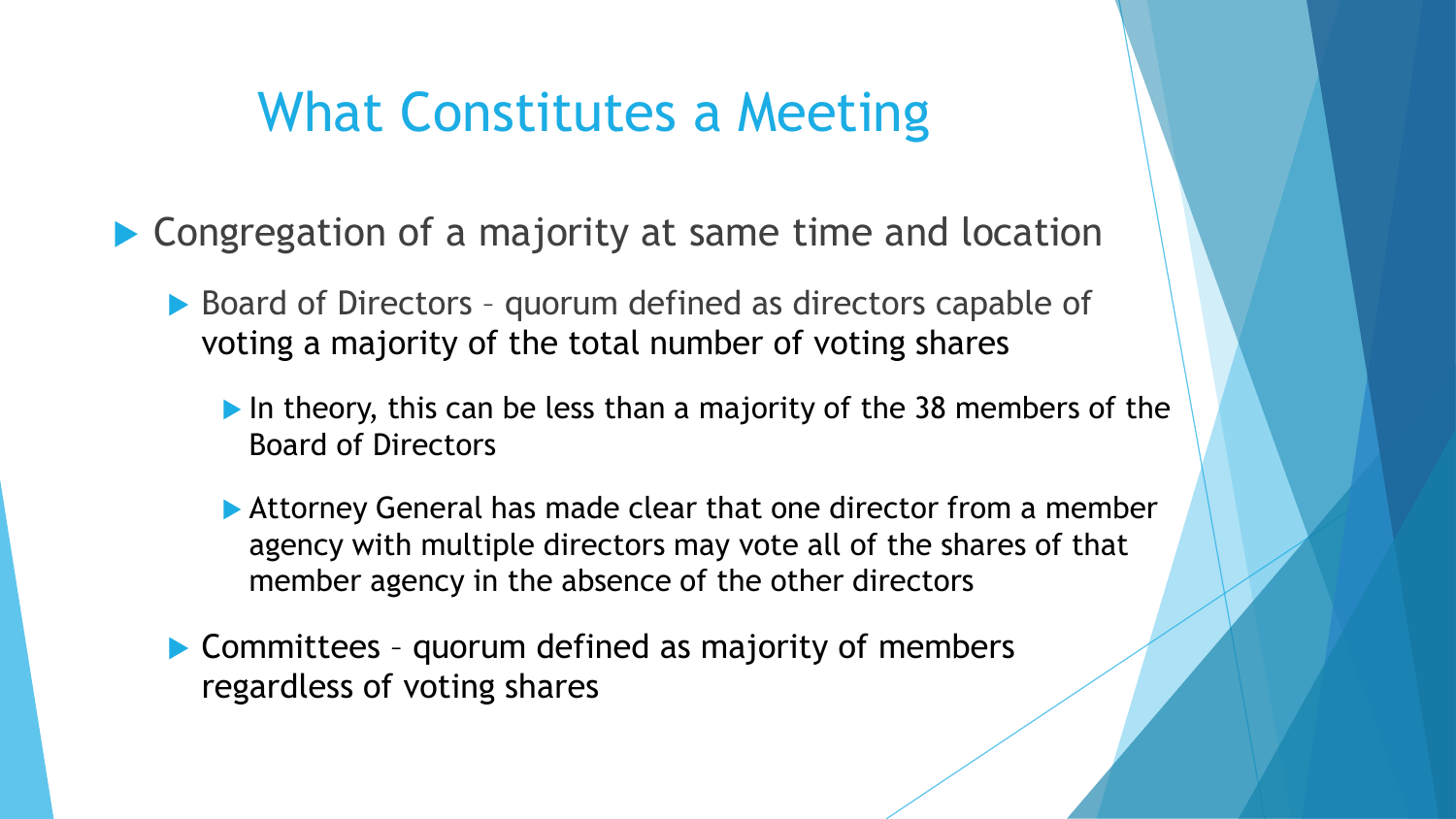Exceptions to What Constitutes a Board of Directors Meeting

▶ Conferences and seminars open to the public

▶ Community meetings

- $\blacktriangleright$  Noticed meeting of another public agency
- Social events or ceremonial occasions
- ▶ Noticed meeting of Standing Committee attended by noncommittee Board members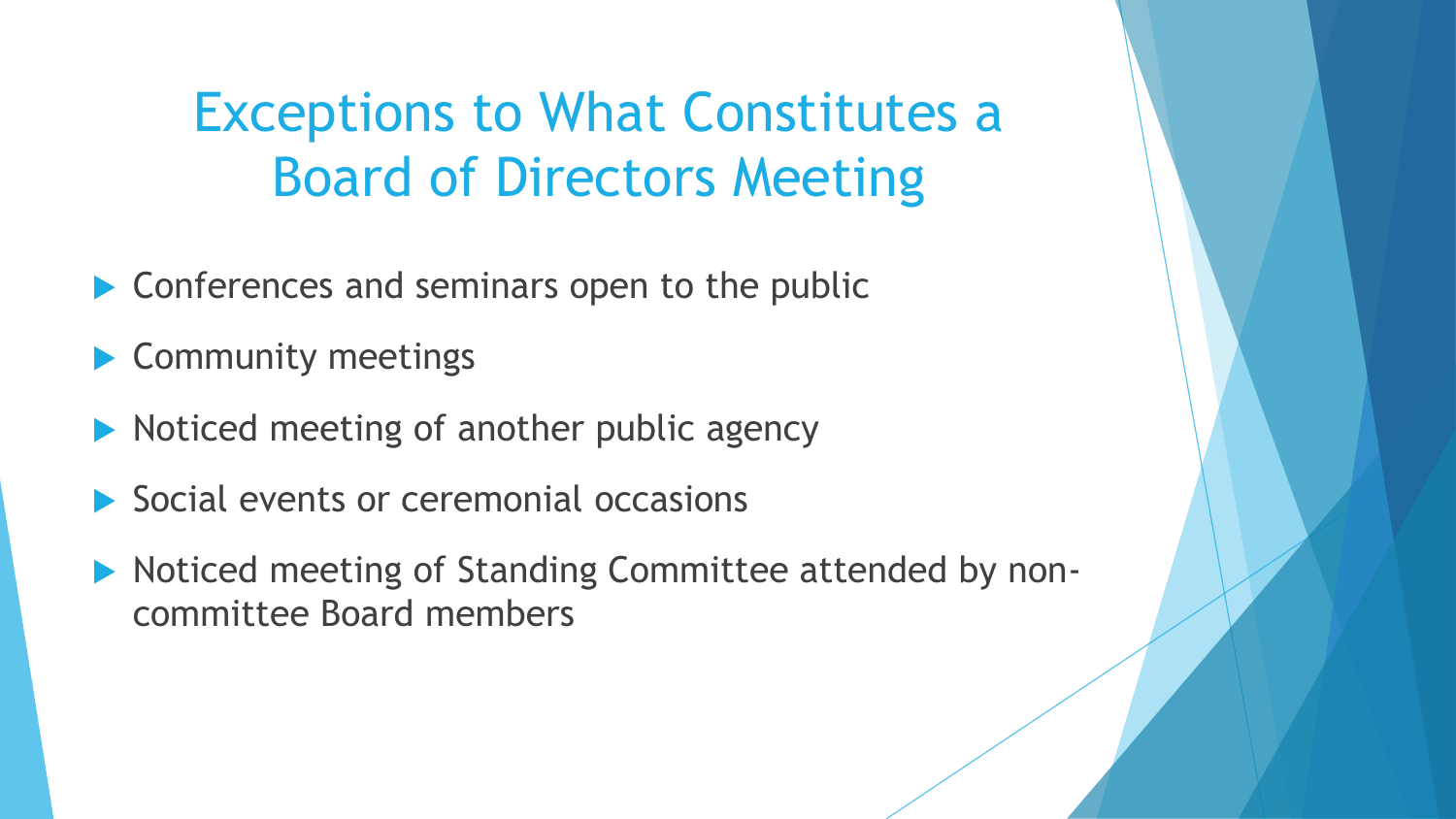## Use of Social Media

- **EXECT** Members are permitted to use social media platforms such as Facebook and Twitter to engage in communications with the public regarding matters within MWD's jurisdiction:
	- ➢ Answer questions
	- $\triangleright$  Provide information
	- $\triangleright$  Solicit information
- **Members are prohibited from using social media platforms to engage** in communications with a majority of their colleagues regarding matters within MWD's jurisdiction, including through the use of emojis
- Members are prohibited from using social media platforms to:
	- $\triangleright$  Respond to a colleague's post
	- $\triangleright$  Share a communication posted by a colleague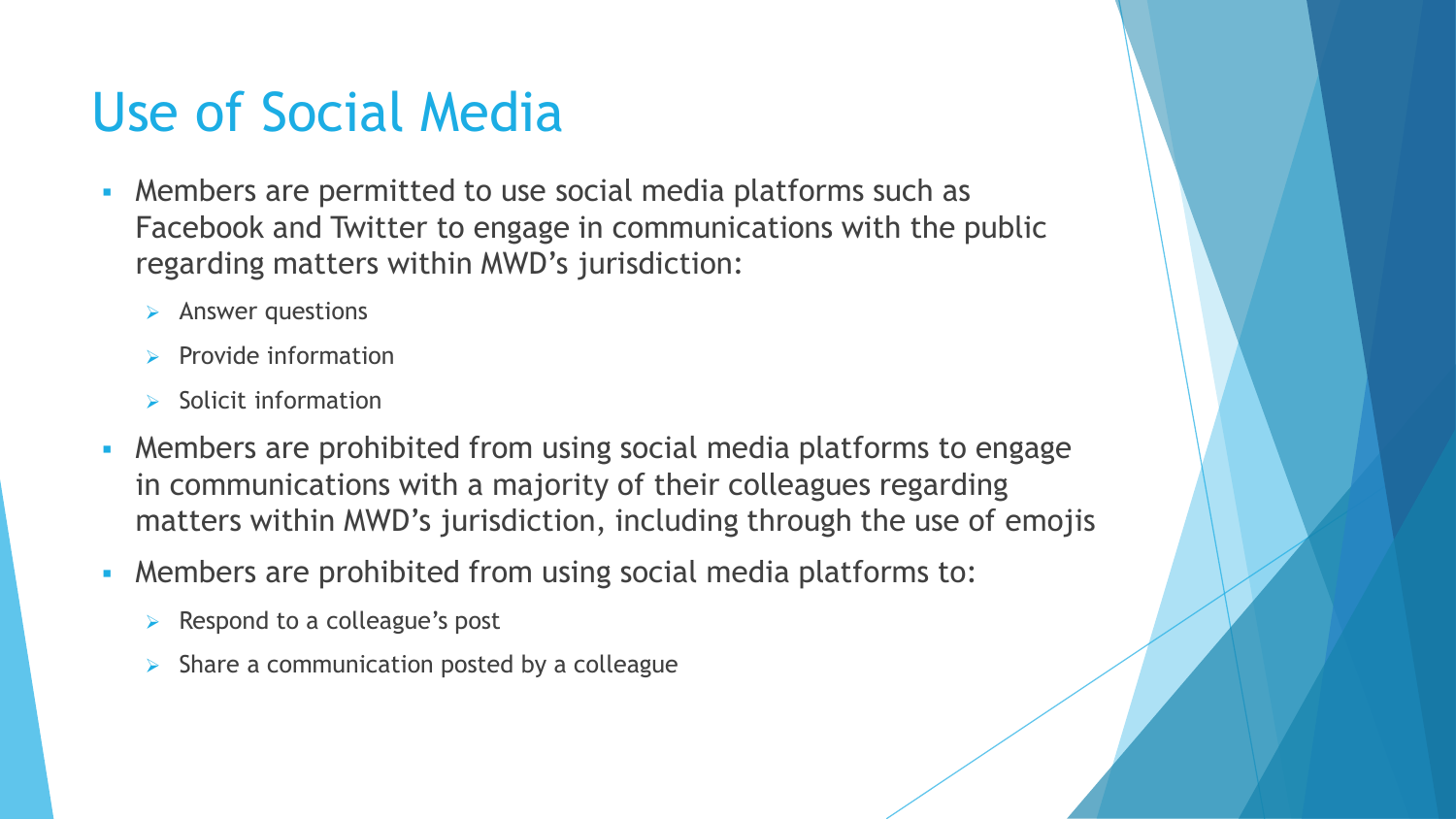### Ribbon-Cutting Ceremony

A majority of the members of the Board attend a public ribbon-cutting ceremony at a new water project. One of the speakers, who is not a Board member, urges the Board to approve an item on the agenda for the Board's next meeting. Has a meeting occurred?

What if a majority of the Board members meet for dinner after the ceremony and one member explains why he thinks the speaker was wrong?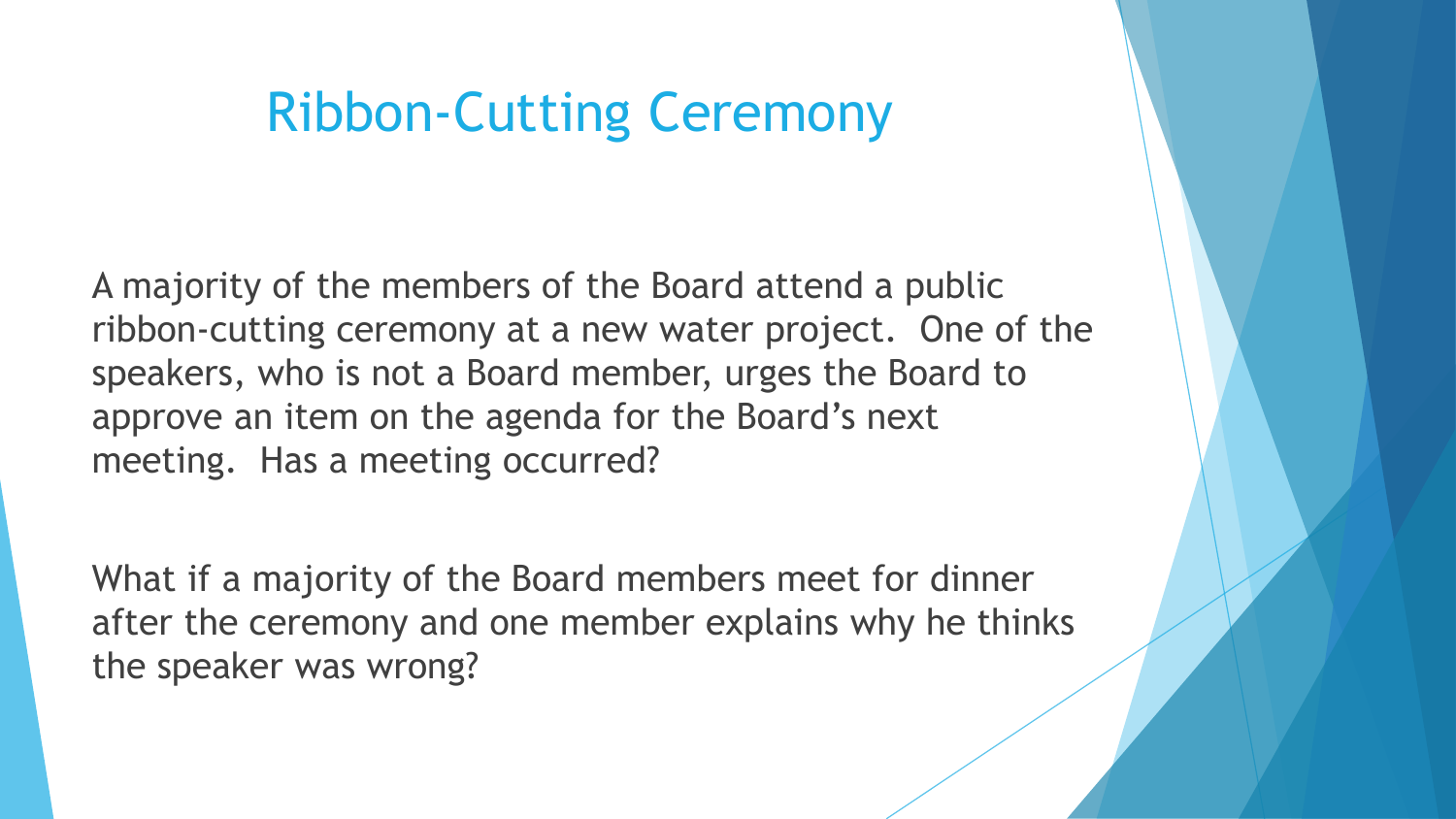### Serial Meetings

▶ Use of a series of communications to discuss, deliberate, or take action on item within District's jurisdiction.

▶ Telephone calls, email, text communications, face to face meeting

- ▶ Use of staff as intermediaries
- Application of MWD weighted voting requirements to serial discussions among Board members
- Election of Board officers
- **Discussion among delegation of member agencies or regional** caucuses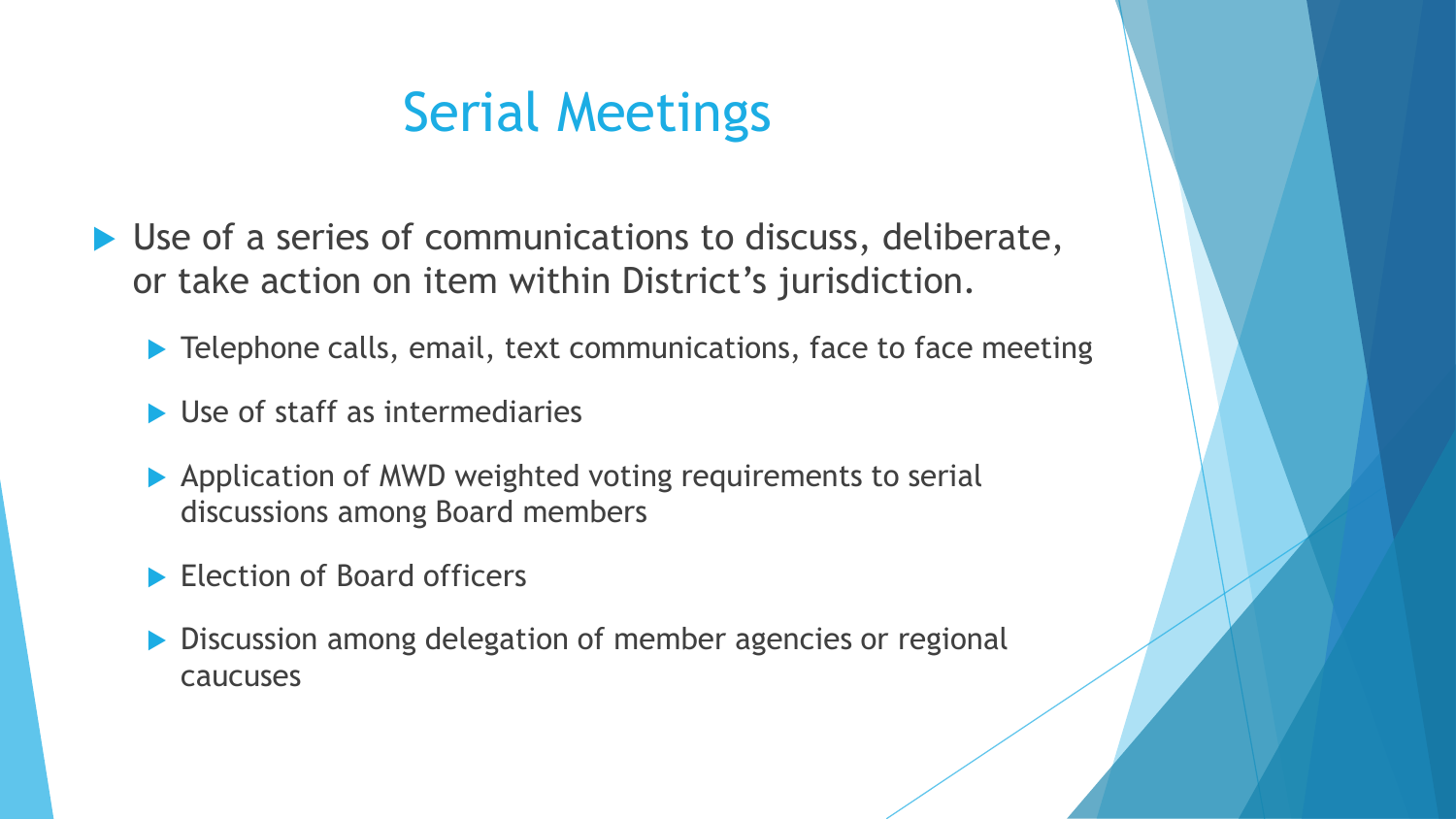# Majority of Members Versus Majority Voting Shares

Before a standing committee meeting, a member of the committee communicates with fewer than a majority of members of the committee regarding an item on the committee's agenda. Has a serial meeting occurred at the committee level?

Before the Board meeting at which the committee's recommendation will be considered, the same member speaks about the same matter with members of the Board, who together with the members of the committee with whom he spoke, represent a majority of the voting shares of the Board. Has a serial meeting occurred at the Board level?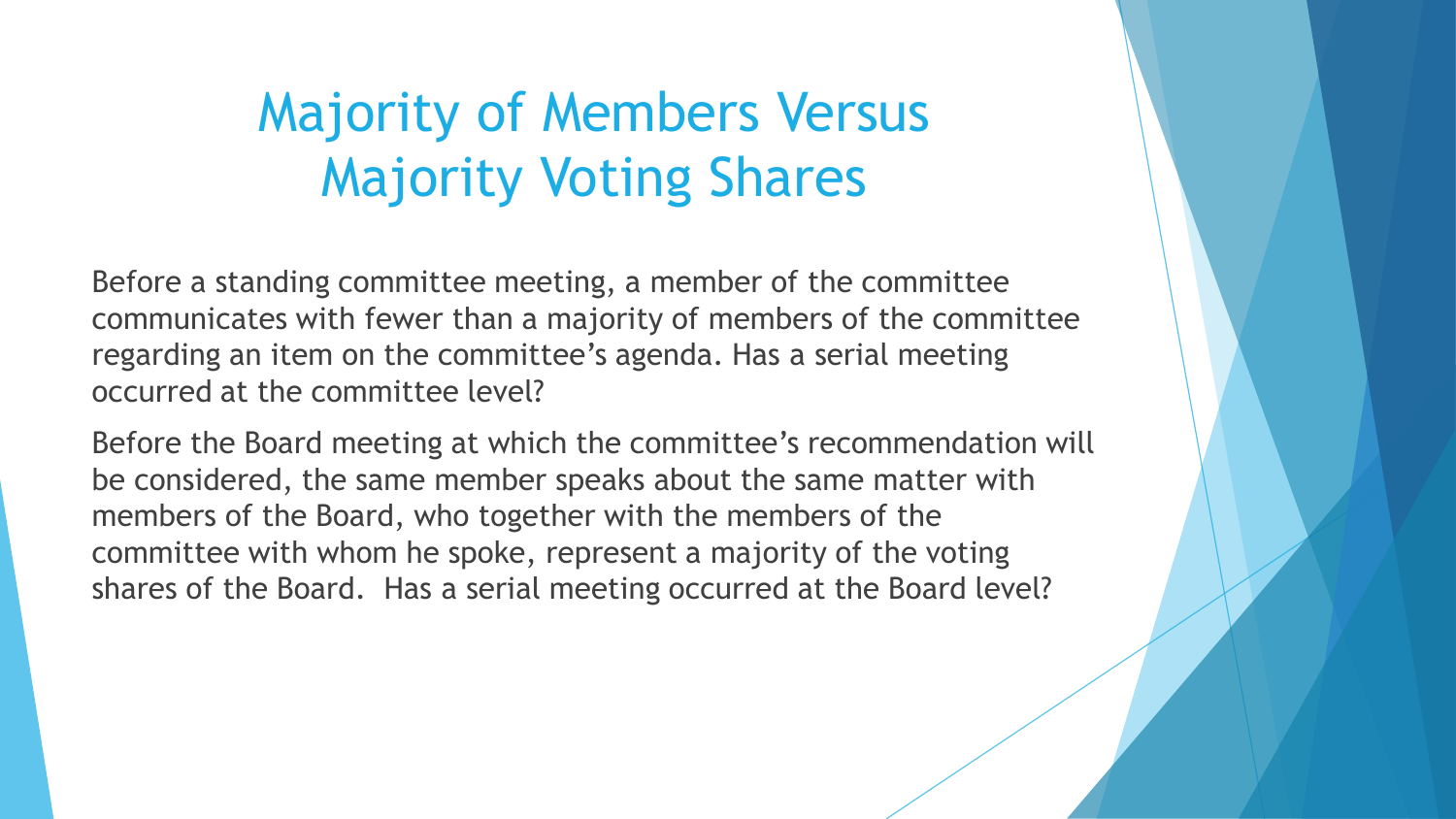### Serial Communications

A member of the Board texts several Board members in advance of a Board meeting to ask them how they plan to vote on an item on the Board's agenda and why. He subsequently expresses his views on the matter to other Board members by telephone but does not relay how the members plan to vote. In total, he communicates with less than a majority of the Board and less than a majority of the voting shares of the Board.

Unbeknownst to him, three of the Board members he contacts communicate with a total of five other Board members to discuss their position on the vote. Together, the members who have communicated about the item comprise a majority of the voting shares of the Board, but because some of the communications were one way, the members do not come to a collective concurrence regarding the vote. Has a serial meeting occurred?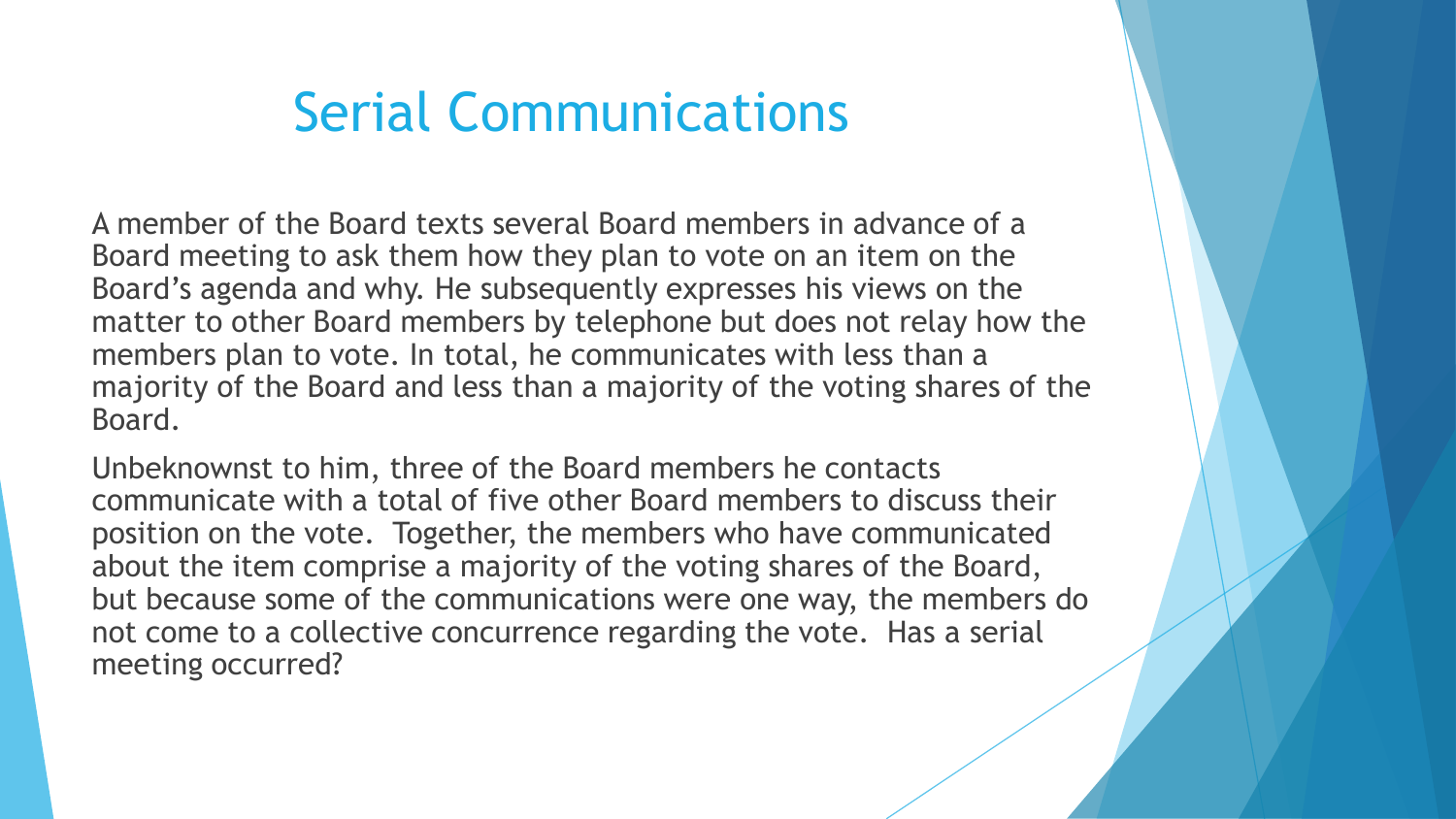#### Vote Counting

A member of the Board polls members comprising less than a majority of the voting shares of the Board about how they plan to vote on a matter but does not express his own view to those Board members or share his own view or the information he has gathered from other members. Instead, he uses the information to determine whether his vote is necessary for the item to pass. No other board members discuss the item outside of the noticed meeting. Has a meeting occurred?

What if the member polls members comprising a majority of the voting shares of the Board?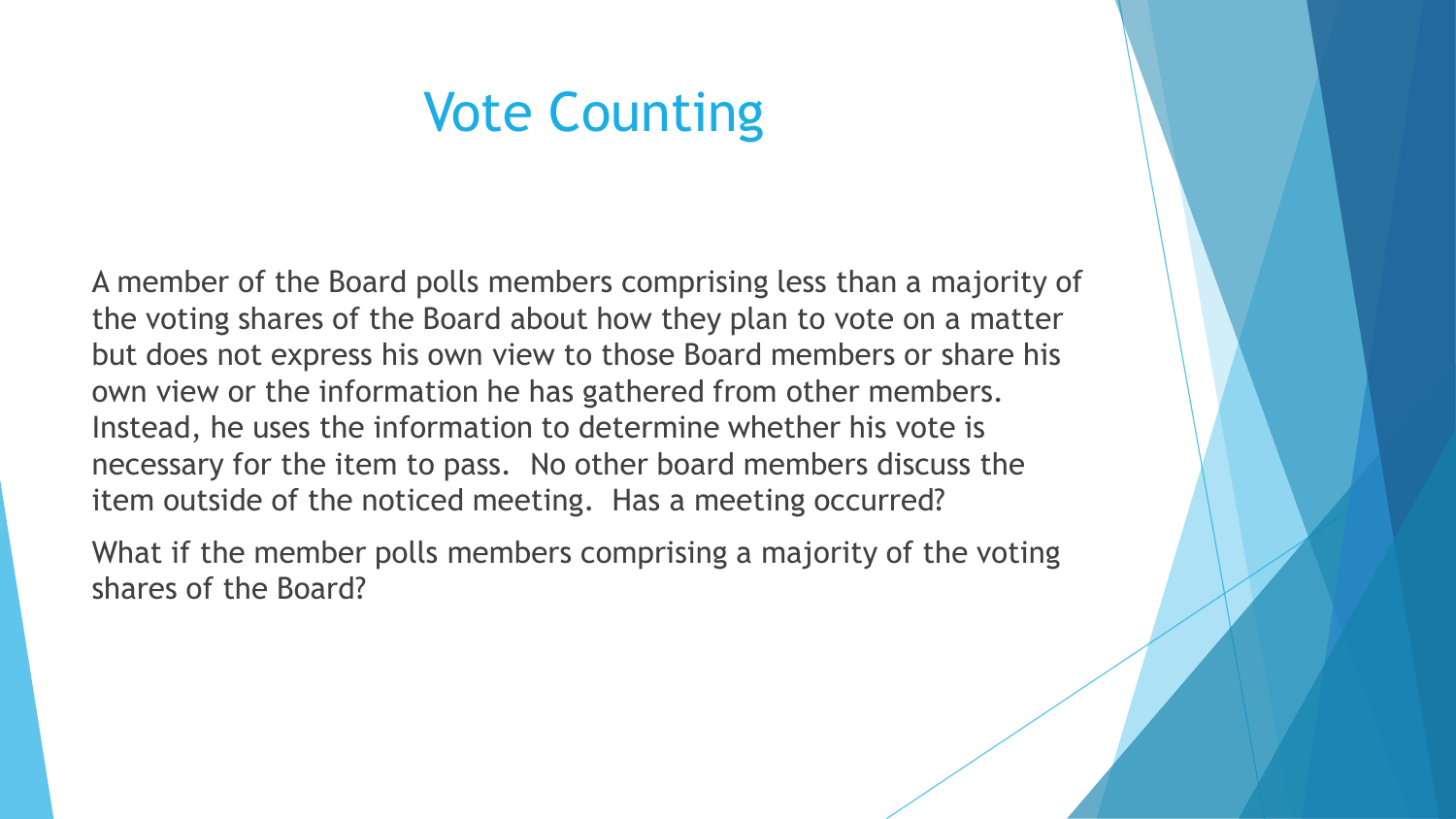#### Electioneering

A member of the Board announces that the member intends to run for Board Chair. Before the meeting at which the Board will elect a new Chair, the candidate contacts less than a majority of members who together comprise 40% of the Board's voting shares, including one member from a large delegation, to rally supporters. As it turns out, the member with whom the candidate spoke is the only delegation member who participates in the Board meeting and casts all of the delegation's share of votes (approximately 15%). Has a serial meeting occurred?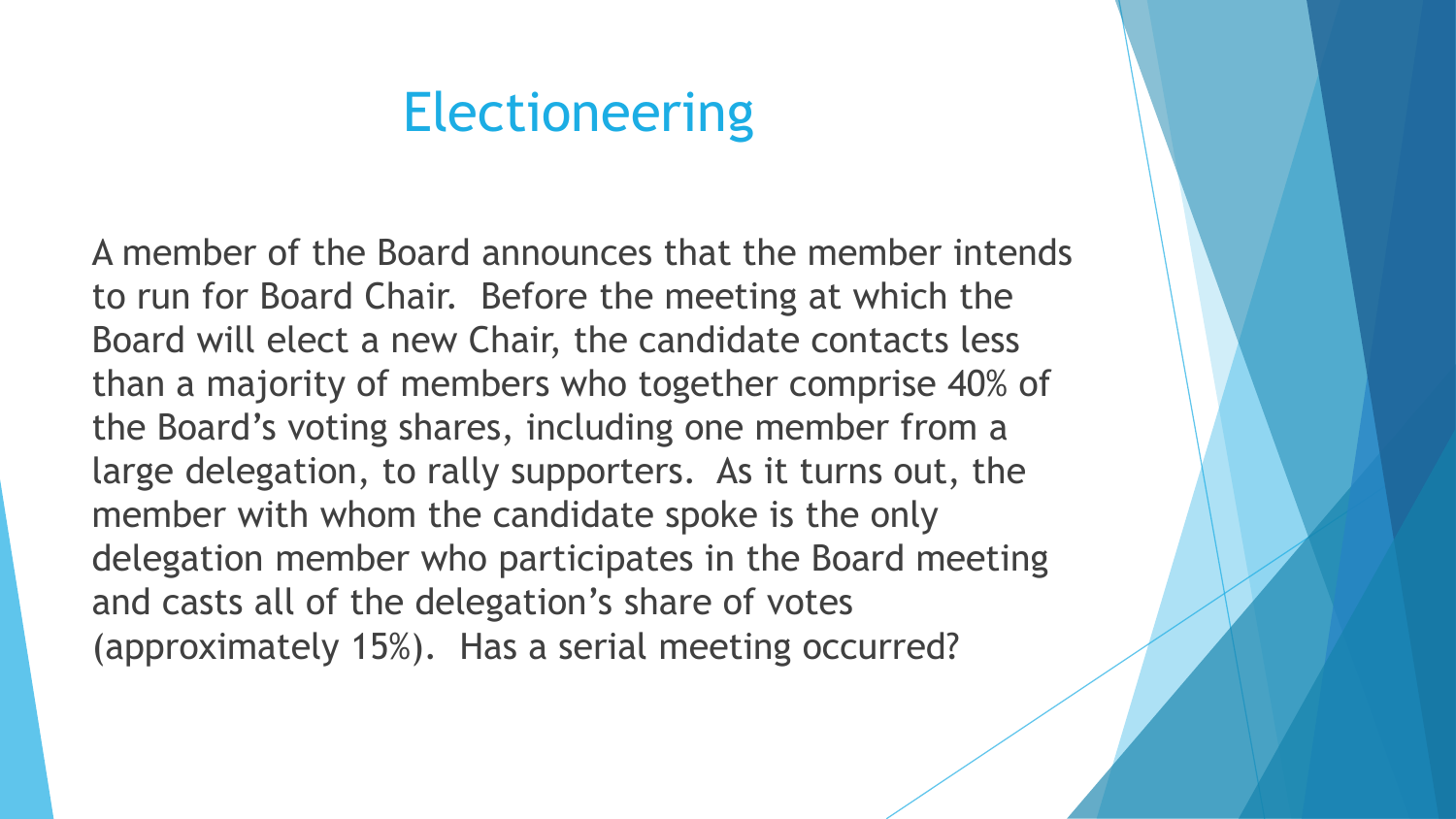## What May be Discussed in Closed Sessions?

- **Pending or threatened litigation**
- **Threats to public services**
- ▶ Hiring/performance of individual employee (direct reports)
- Labor negotiations
- $\blacktriangleright$  Real estate transactions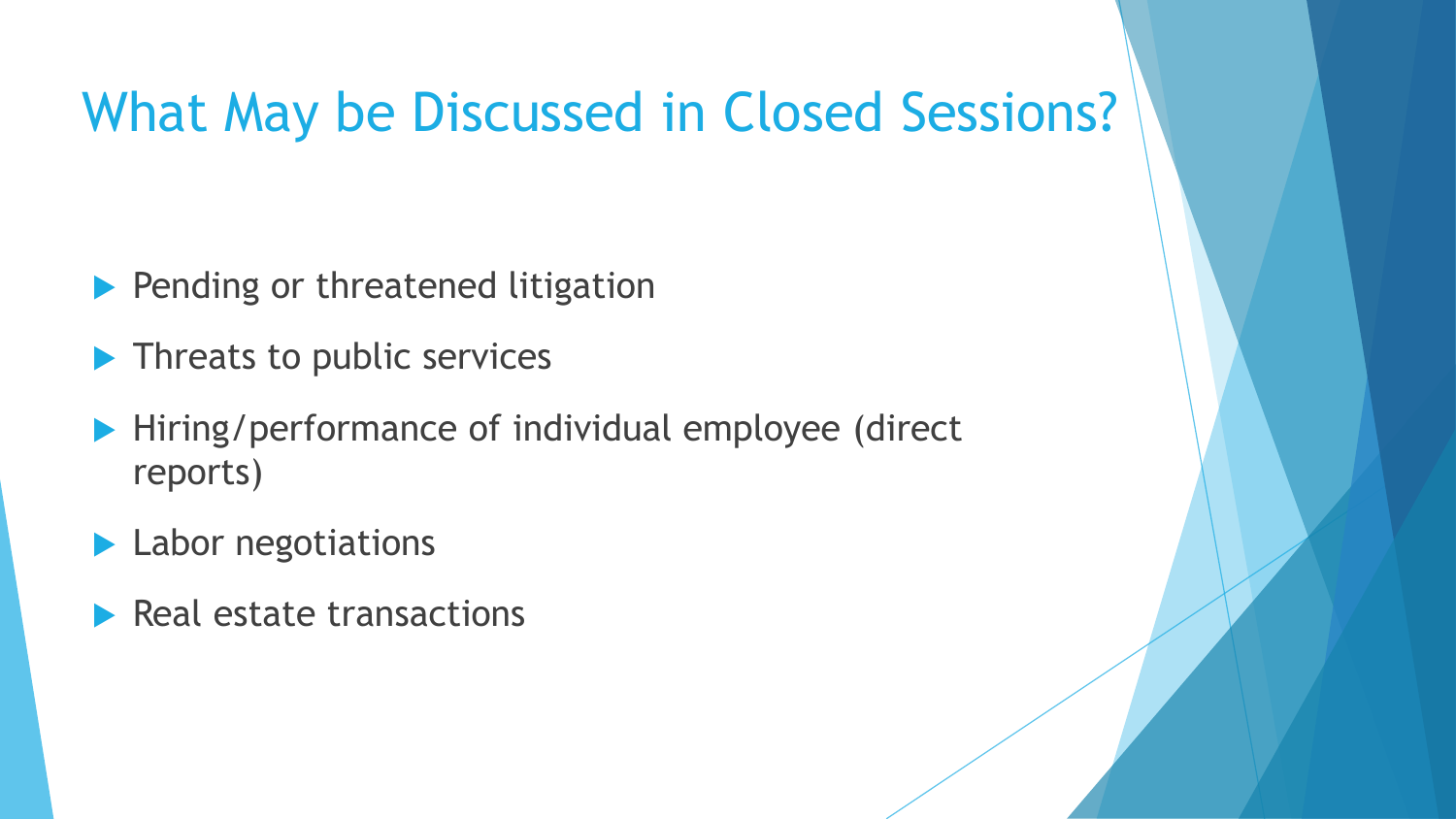#### Closed Session Meeting?

During a closed session meeting to review the performance of one of the officers who report to the Board, one of the members raises a question about the officer's compensation. A conversation ensues about the level of the officer's compensation and whether it is appropriate in light of his performance. No action is taken. Does the personnel exception apply?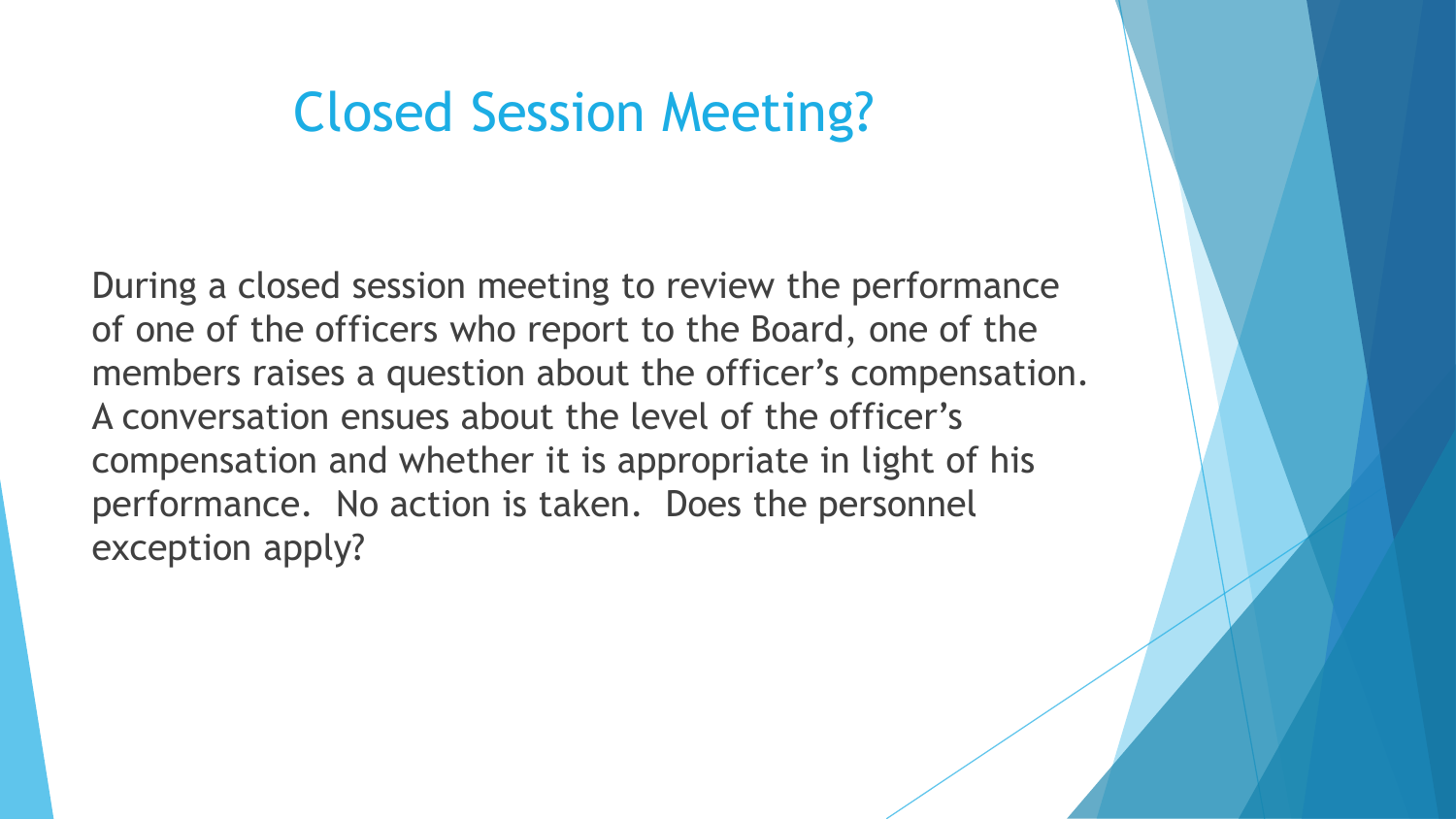## Public Reporting Following Closed Meeting

- Reconvene in open session and report actions taken in closed session
- Reporting requirements vary depending upon nature of closed session, e.g., settlement of litigation requires disclosure of parties involved, monetary amount, and substance of claim
- ▶ Disclosure of confidential information after closed session is prohibited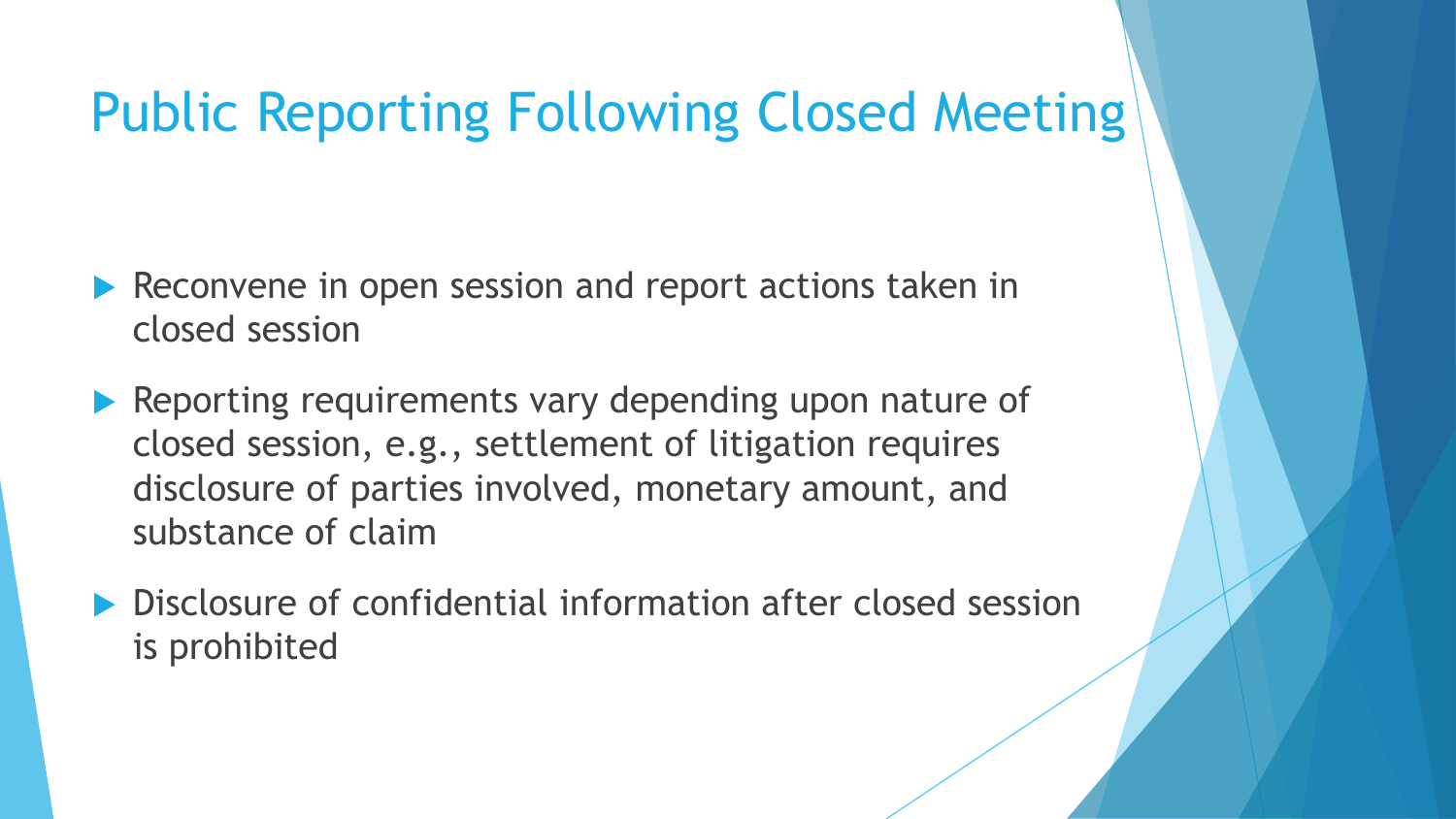#### Closed Session Disclosure

After closed session, a member tells a reporter what the member said during a closed session discussion concerning a pending lawsuit. The member does not disclose what other directors said. Has the member violated the prohibition against disclosing the content of a closed session?

After closed session, a member takes an excerpt from a closed session PowerPoint presentation and makes it available to the public. When challenged, the member contends that the underlying information would be subject to a Public Records Act request and therefore is not confidential. Has the member violated the Brown Act?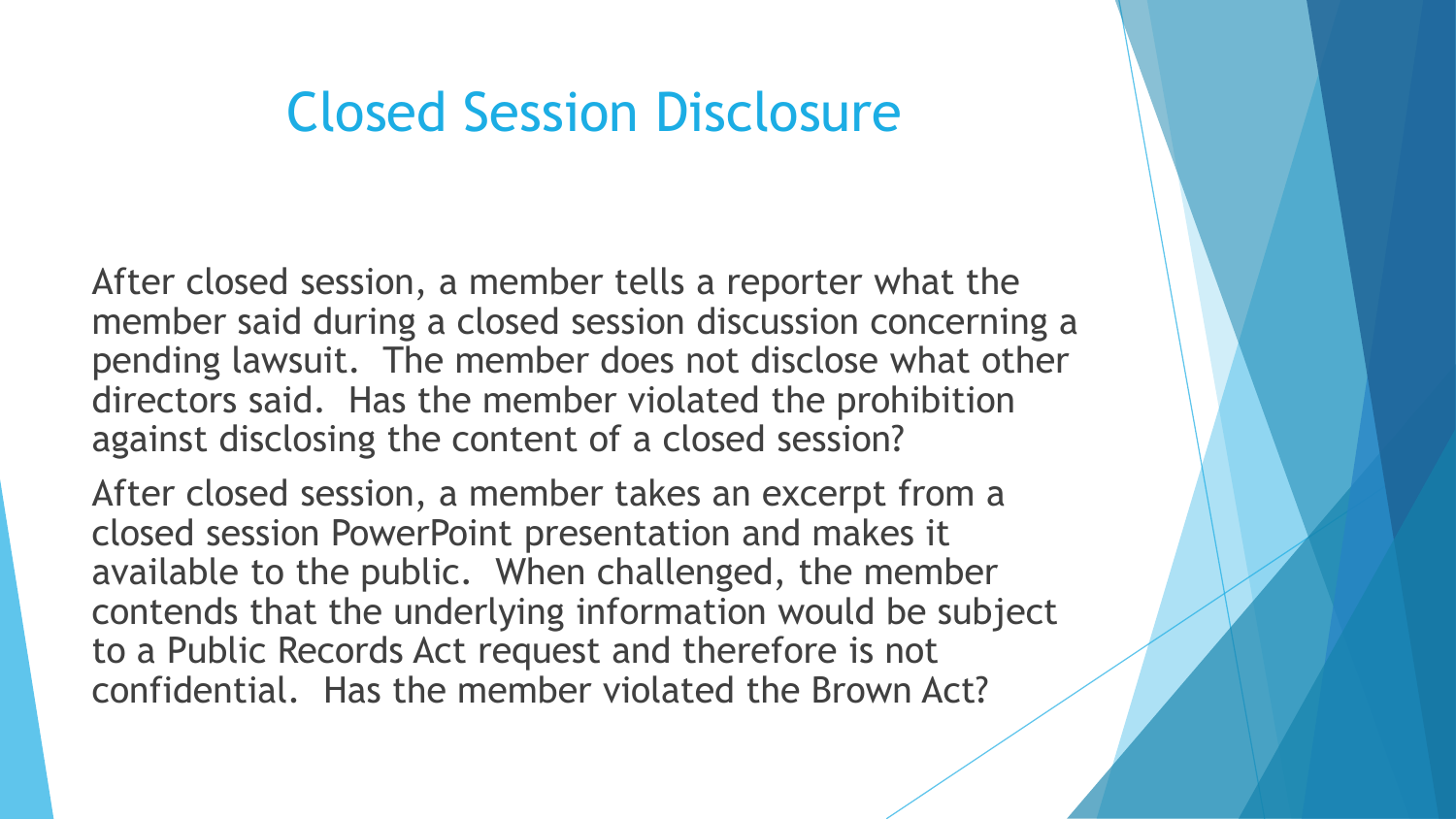# Remedies for Disclosure of Confidential Information

- **Injunctive relief to prevent further disclosure of** confidential information
- ▶ Referral of member who discloses confidential information to grand jury
- Exclusion of member who discloses confidential information from future closed sessions concerning the same matter